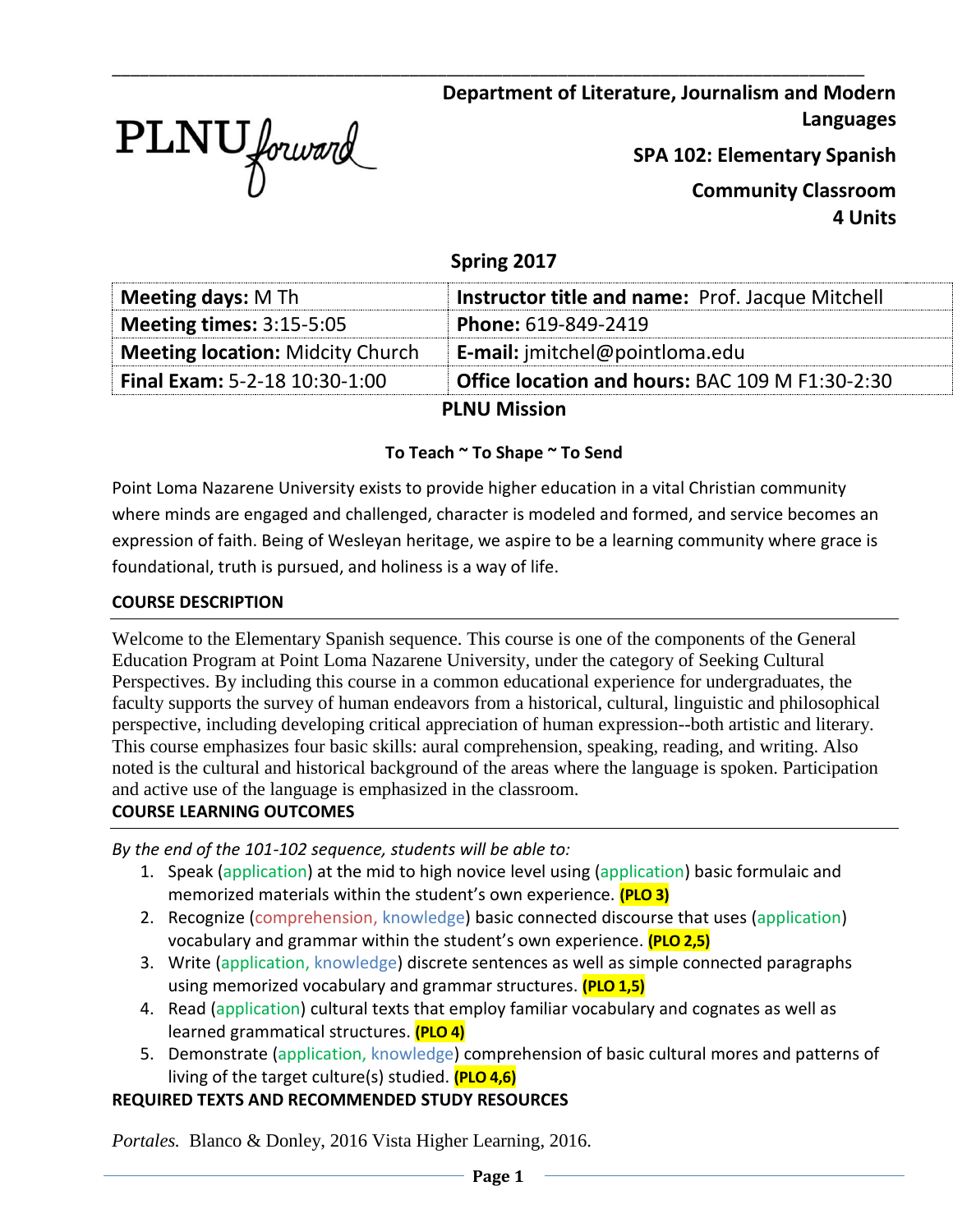*Barking to the Choir: The Power of Radical Kinship. Boyle, Greg. Simon &Schuster, New York, NY, 2017.*

## **COURSE REQUIREMENTS**

1. Active participation in each class. Active participation is defined to include the following: group work, journal writing and sharing, oral participation, and completion of daily assignments. Any day a student is absent he/she loses **20 points,** of class participation.

- 2. Completion of required readings, written, oral, lab, video, and web assignments.
- 3. Successful completion of written and oral examinations.

## **Tests & Quizzes**

Since language learning is a skill, it will be imperative to ensure the necessary proficiency is being attained. To this end, there will be a short test given after every chapter during the term. It will be necessary for students to do a thorough review before each test since the material is cumulative. All exams and quizzes are scheduled on the calendar. **There are no make-up exams or quizzes.** In order to allow for illness and any other necessary absences, students will be allowed to drop **one** test and **one** quiz. There will also be one Final exam which is comprehensive in nature. This exam cannot be taken at any other time than that assigned by the University calendar.

## **Homework**

Will be assigned on-line and can be found at the following website: [http://vhlcentral.com](http://vhlcentral.com/)

You will need to follow the instructions and enroll in the appropriate course.

All assigned homework throughout will be **due on day noted by 11:59 p.m.** This work **will not be accepted for late credit**. All Community Classroom students are required to read a common book. *Barking to the Choir: The Power of Radical Kinship* is the book assigned for this semester. Further assignments from the reading are given on the Calendar.

### **Community Dinners**

These dinners are an integral part of the Community Classroom experience and all students are required to attend. A catered meal from around the neighborhood is provided on site at Mid-City Church of the Nazarene from 5:30-7:00 p.m. in the Fellowship Hall. In addition to having a meal together, we will hear from members of the City Heights community as they share their faith journeys with us. The dinners will take place, as follows: **Jan. 25th, February 20th, March 15th, and April 17th. In addition the Intro to City Heights event on Saturday, January 20th from 9:00am to 12:30 pm is required for all students.** 

### **Community Engagement/Service**

All students participating in the community classroom program are required to complete **10 hours** of community service **in City Heights** per class.

### **Talkabroad**

In addition, each student will be required to conduct one 30 minute conversation through *Talkabroad*.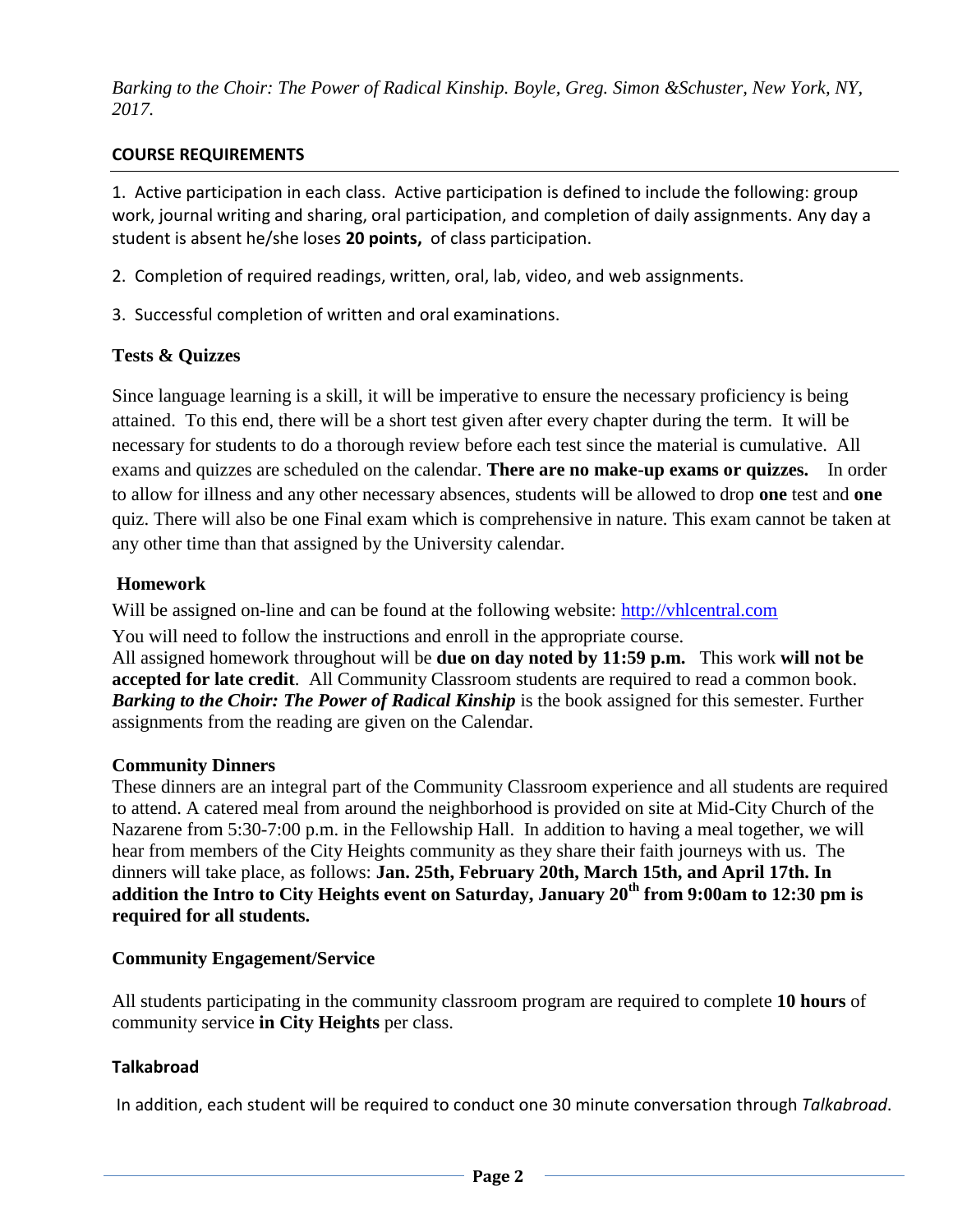#### **ASSESSMENT AND GRADING**

| Homework (Inicudes Talk Abroad)         | 300          | $1860 = A$   | $1440 = C$         |
|-----------------------------------------|--------------|--------------|--------------------|
| <b>Quizzes</b>                          | 200 (1 of    | $1800 = A -$ | $1400 = C -$       |
|                                         | 6dropped)    | $1760 = B +$ | $1360 = D+$        |
| Community                               | 300          | $1640 = B$   | $1249 = D$         |
| <b>Engagement/Dinners/Participation</b> |              | $1600 = B -$ | $1200 = D -$       |
| <b>Exams</b>                            | 1000 (1 of 6 | $1560 = C +$ | 1199 & Below = $F$ |
|                                         | dropped)     |              |                    |
| <b>Final</b>                            | 200          |              |                    |
|                                         |              |              |                    |
| <b>Total 2000</b>                       |              |              |                    |
|                                         |              |              |                    |

#### **FINAL EXAMINATION POLICY**

Successful completion of this class requires taking the final examination **on its scheduled day**. The final examination schedule is posted on the [Class Schedules](http://www.pointloma.edu/experience/academics/class-schedules) site. No requests for early examinations or alternative days will be approved.

### **PLNU COPYRIGHT POLICY**

Point Loma Nazarene University, as a non-profit educational institution, is entitled by law to use materials protected by the US Copyright Act for classroom education. Any use of those materials outside the class may violate the law.

#### **PLNU ACADEMIC HONESTY POLICY**

Students should demonstrate academic honesty by doing original work and by giving appropriate credit to the ideas of others. Academic dishonesty is the act of presenting information, ideas, and/or concepts as one's own when in reality they are the results of another person's creativity and effort. A faculty member who believes a situation involving academic dishonesty has been detected may assign a failing grade for that assignment or examination, or, depending on the seriousness of the offense, for the course. Faculty should follow and students may appeal using the procedure in the university Catalog. See [Academic Policies](http://catalog.pointloma.edu/content.php?catoid=18&navoid=1278) for definitions of kinds of academic dishonesty and for further policy information.

### **PLNU ACADEMIC ACCOMMODATIONS POLICY**

If you have a diagnosed disability, please contact PLNU's Disability Resource Center (DRC) within the first two weeks of class to demonstrate need and to register for accommodation by phone at 619-849- 2486 or by e-mail at [DRC@pointloma.edu.](mailto:DRC@pointloma.edu) See [Disability Resource Center](http://www.pointloma.edu/experience/offices/administrative-offices/academic-advising-office/disability-resource-center) for additional information.

#### **PLNU ATTENDANCE AND PARTICIPATION POLICY**

Regular and punctual attendance at all classes is considered essential to optimum academic achievement. If the student is absent from more than 10 percent of class meetings, the faculty member can file a written report which may result in de-enrollment. If the absences exceed 20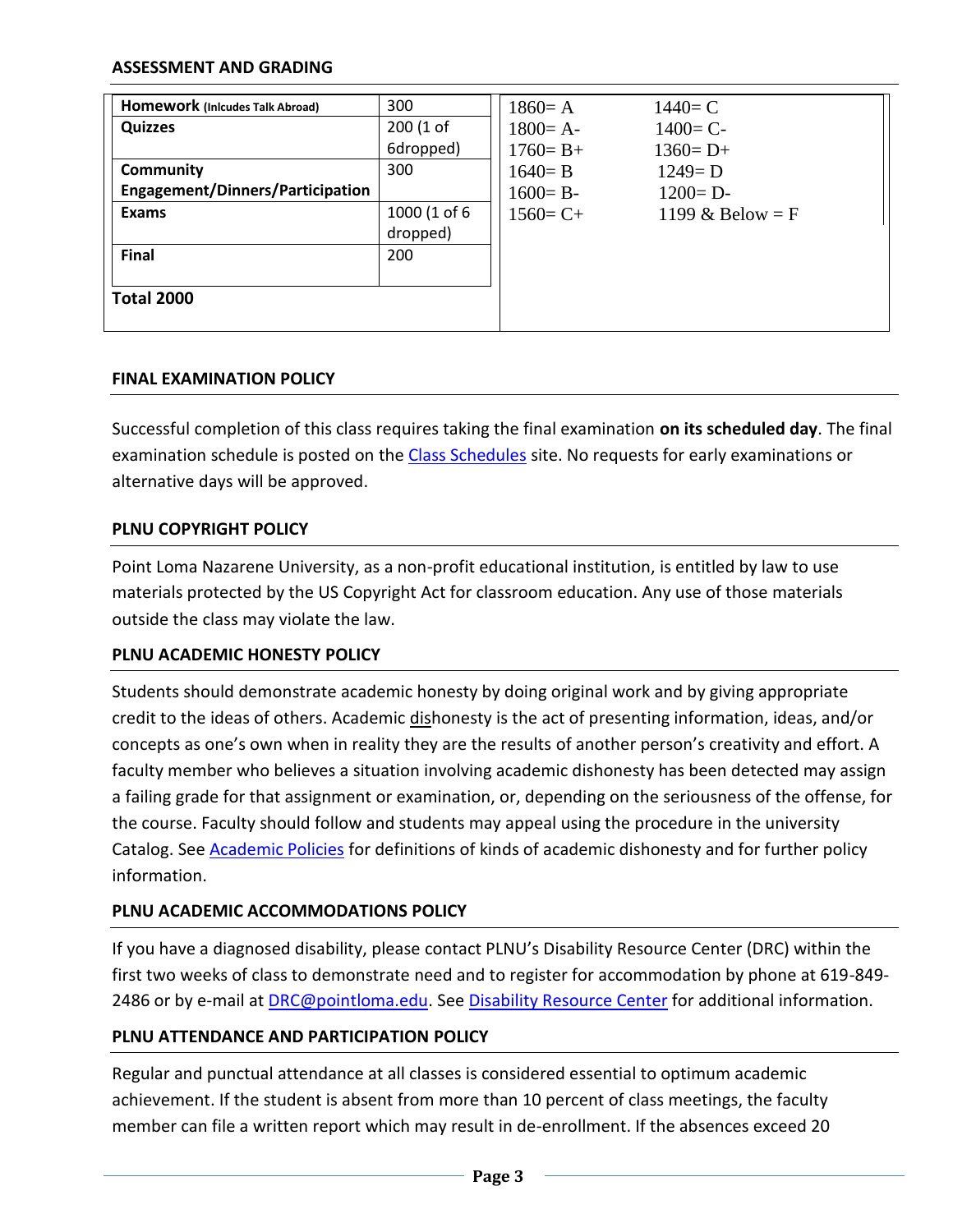percent, the student may be de-enrolled without notice until the university drop date or, after that date, receive the appropriate grade for their work and participation. See **Academic Policies** in the Undergraduate Academic Catalog. Students will be allowed one excused absence, thereafter students will be docked 1% of the total grade per absence except when absences are necessitated by certain university sponsored activities and approved in writing by the Provost of the university. A student who misses 20% or more of the total classes does not meet the course requirements and will be dropped from the course or receive an **F** as a final grade in the course.

#### **COURSE SCHEDULE AND ASSIGNMENTS**

| SPA 102, Spring 2017 |                                           |  |  |  |
|----------------------|-------------------------------------------|--|--|--|
| enero<br>9           | Capítulo 9                                |  |  |  |
| 11                   | Cap. 9                                    |  |  |  |
| 15                   | Día feriado. No hay clase.                |  |  |  |
| 18                   | Cap. 9<br>Prueba de vocabulario           |  |  |  |
| 20                   | Intro to City Heights 9:00 am to 12:30 pm |  |  |  |
| 22                   | Examen Cap. 9                             |  |  |  |